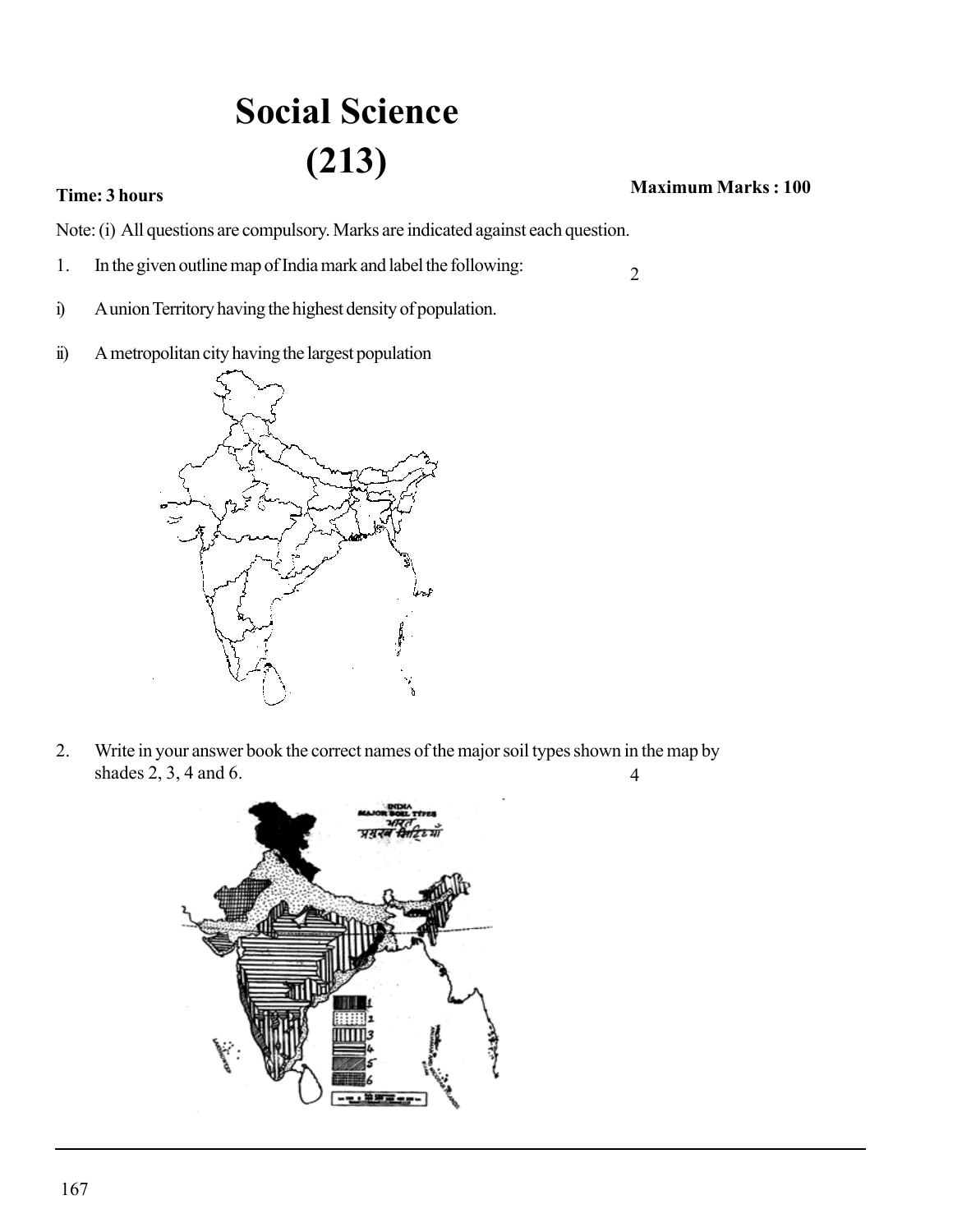| 3. | Which one of the following states has the highest proportion of urban<br>population in its total population? | -1           |
|----|--------------------------------------------------------------------------------------------------------------|--------------|
|    | (a) Maharashtra                                                                                              |              |
|    | $(b)$ U.P.                                                                                                   |              |
|    | (c) Kerala                                                                                                   |              |
|    | (d) Mizoram                                                                                                  | 1            |
| 4. | The word "Democracy" has originated from which language? Select the<br>correct alternative.                  |              |
|    | a) Latin                                                                                                     |              |
|    | b) French                                                                                                    |              |
|    | c) German                                                                                                    | $\mathbf{1}$ |
|    | d) Greek                                                                                                     |              |
| 5. | Which one of the following is the natural habitat of rhinoceros in India?                                    |              |
|    | (a) Hot-wet forests of Kerala                                                                                |              |
|    | (b) Desert areas of Rajasthan                                                                                |              |
|    | (c) Arid areas of Rann of Kachchh                                                                            | $\mathbf{1}$ |
|    | (d) Swampy lands of Assam                                                                                    |              |
| 6. | What was the real motive of the British in the Partition of Bengal in 1905?                                  |              |
|    | (a) Administrative convenience                                                                               |              |
|    | (b) Spreading nationalist feeling in Bengal                                                                  |              |
|    | (c) Checking the occurrence of famines in Bengal                                                             |              |
|    | (d) To suppress the growth of nationalist feeling in Bengal                                                  | 1            |
| 7. | The reason for the failure of the League of Nation was that:                                                 |              |
|    | a) It had too many members                                                                                   |              |

b)It had no administrative body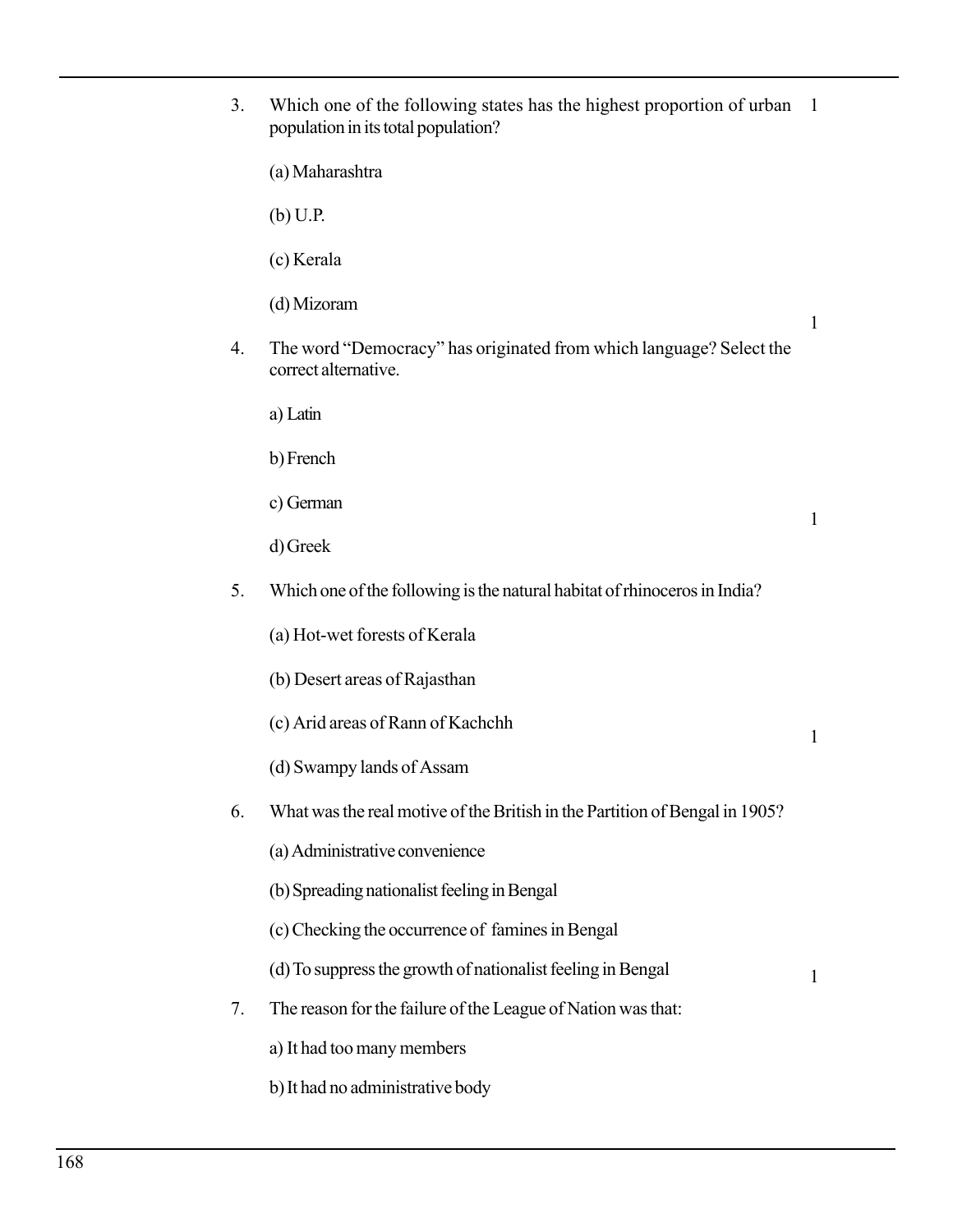c) It had no constitution to define the powers of various organs

1

- d) It had no army to enforce its decision
- 8. Which of the four cities situated on the bank of the Yamuna river is a holy city of the Hindus. 1
	- a. Delhi
	- b. Mathura
	- c. Agra
	- d. Hamirpur
- 9. How can the U.N. Security Council deal with an act of aggression against one 1 of the U.N. members?
	- a) It may let the victim fight its own battle.
	- b) It may let the victim seek help of any big power
	- c) It may ask regional organisation to arrange the defence of the victim.

d) It may ask member countries to apply collective security measures of military sanctions.

- 10. Which one of the following is the first country in the world to have a national population policy? 1
	- (a) USA
	- (b) Russia
	- (c) India
	- (d) China
- 11. Mention two epics which are remembered as outstanding contributions of 1 Ancient Greek in the field of literature.
- 12. Which hemisphere has the larger extent of Indian Ocean? 1
- 13. The treaty of Versailles contained the seed of the Second World War justify the statement in brief.
- 14. After being passed by Loksabha, a Money Bill is sent to Rajya Sabha for consideration on 2nd September. The Rajya Sabha takes no action till the end of the month. What will be the fate of the bill?
- 15. List four main features of the Renaissance period?

1

1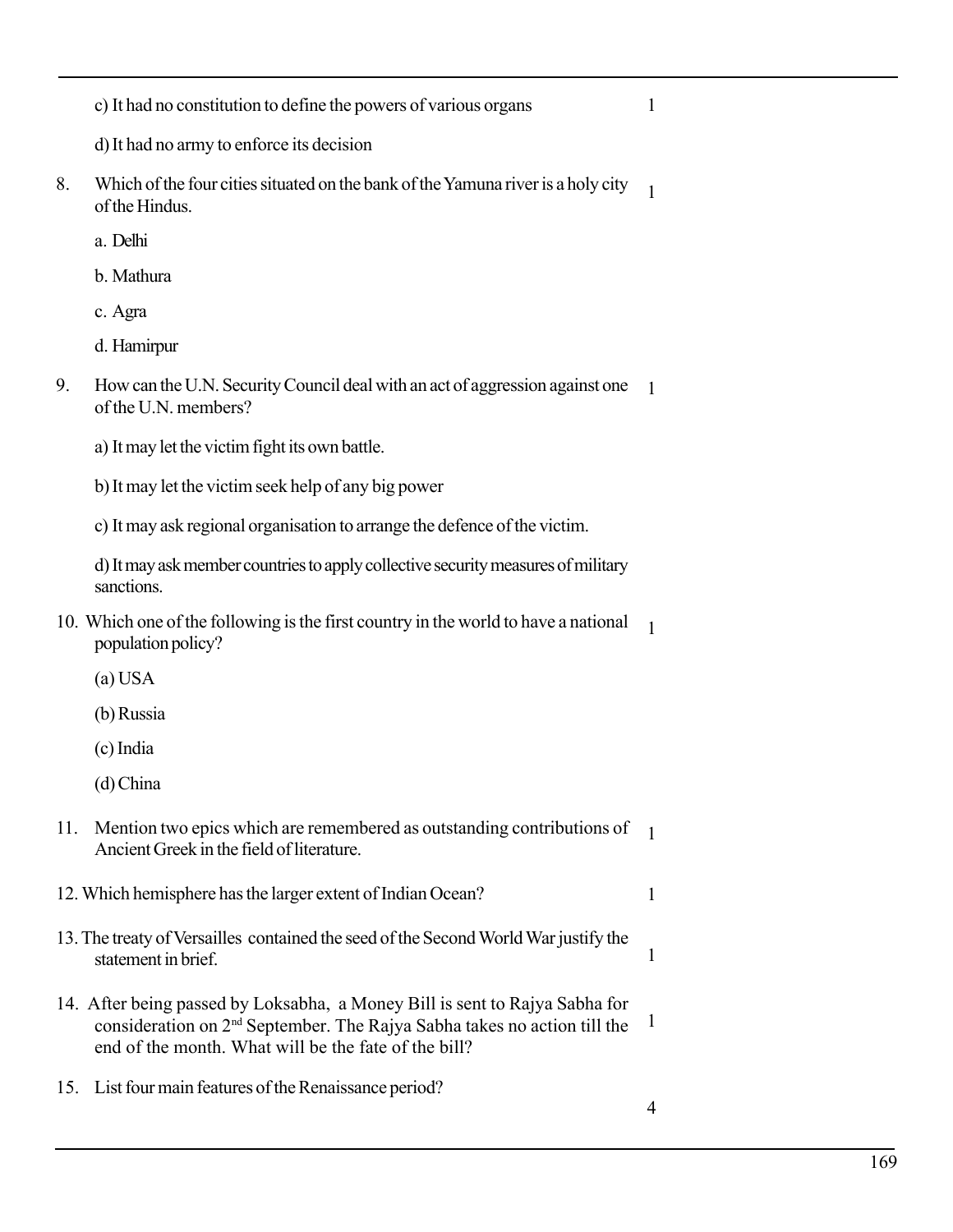| 16. | Name any eight factors which influence the climate of India?                                                                             | $\overline{4}$ |
|-----|------------------------------------------------------------------------------------------------------------------------------------------|----------------|
| 17. | Define sex ratio. Describe any three factors responsible for the decline in<br>sex ratio in India?                                       | $\overline{4}$ |
| 18. | Mention any four Directive Principles of State Policy that promote the<br>establishment of economic democracy?                           | $\overline{4}$ |
| 19. | Mention any four ways by which the Lok Sabha keeps a check on the<br>Council of Ministers?                                               | $\overline{4}$ |
| 20. | Why did the Renaissance begin in Italy?                                                                                                  | $\overline{4}$ |
| 21. | Define the terms jet stream and wind. Give one point of similarity and one<br>point of difference between them?                          | $\overline{4}$ |
| 22. | Explain four reasons which are responsible for the rapid population growth<br>in India?                                                  | $\overline{4}$ |
| 23. | Explain any four factors responsible for the growth of national consciousness<br>in India?                                               | $\overline{4}$ |
| 24. | Write four differences between union and state list?                                                                                     | $\overline{4}$ |
|     | 25. How do illiteracy, poverty and communalism act as hindrances in the<br>formulation of sound public opinion? Explain.                 |                |
| 26. | Explain India's nuclear policy of no first use?                                                                                          | $\overline{4}$ |
| 27. | Explain India's policy in regard to racial discrimination?                                                                               | $\overline{4}$ |
| 28. | Was the Indo – Soviet Treaty of Friendship of 1971 against the principles of<br>non-alignment? Support your answer giving three reasons? | $\overline{4}$ |
| 29. | Analyse any four post Second World War developments that accelerated<br>the process of Indian Independence in 1947?                      | $\overline{4}$ |
| 30. | A person encourages untouchability while working in a public office. Which<br>fundamental right is violated and how?                     | $\overline{4}$ |
| 31. | Mention any six contributions of Rama Krishan Mission & Swami<br>Vivekananda to Indian society?                                          | 6              |
| 32. | Examine the major cause of the Second World War?                                                                                         | 6              |
| 33. | How is the Vice President of India elected? Explain three of his functions.                                                              | 6              |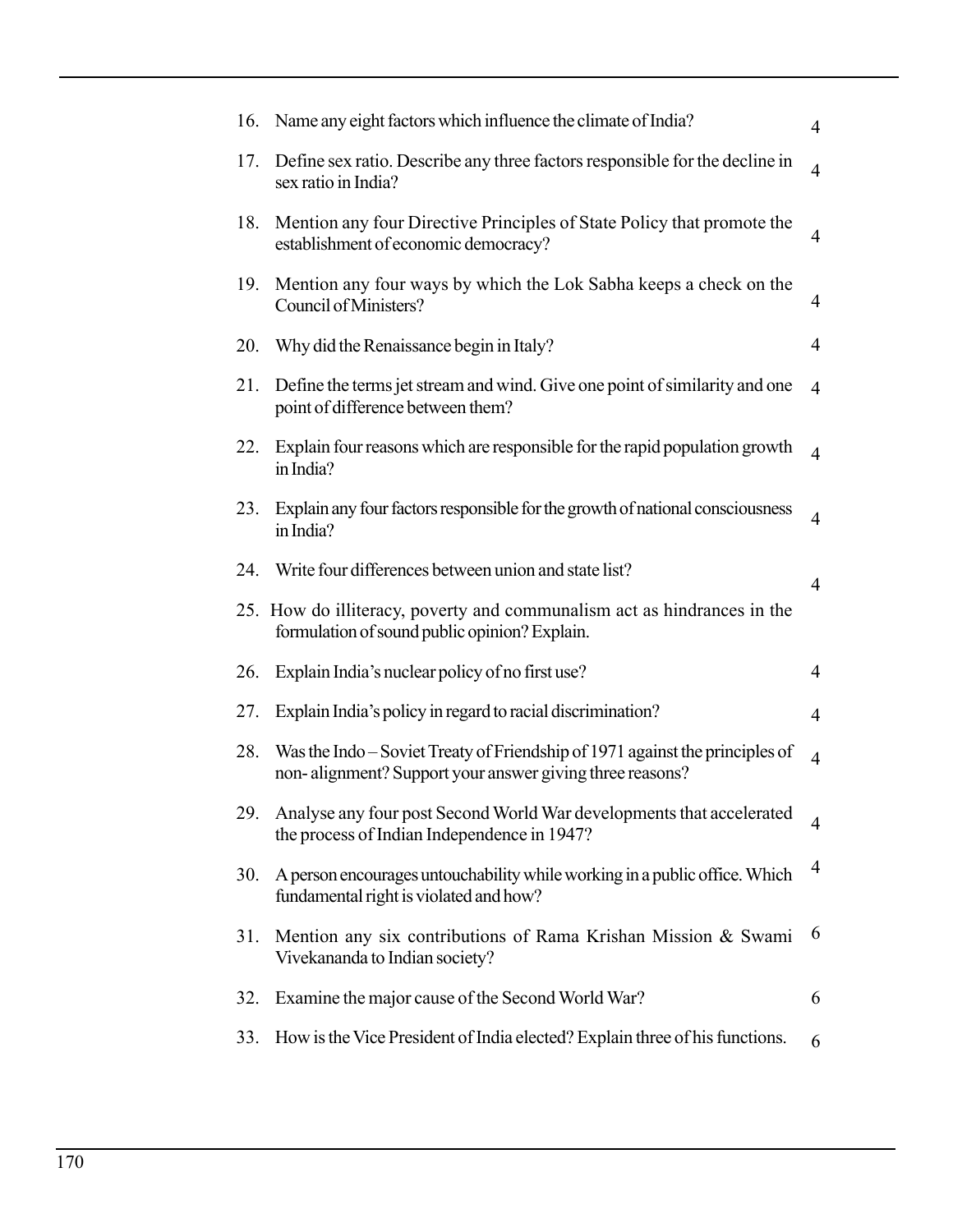| <b>THAI KING DUITURE</b> |                                                                                                                                                   |                                        |                       |
|--------------------------|---------------------------------------------------------------------------------------------------------------------------------------------------|----------------------------------------|-----------------------|
| Q. No.                   | <b>Expected Value Points</b>                                                                                                                      | <b>Distribution of</b><br><b>Marks</b> | <b>Total</b><br>marks |
| 1.                       | 1) Delhi                                                                                                                                          | $\mathbf{1}$                           |                       |
|                          | 2) Mumbai                                                                                                                                         | $\mathbf{1}$                           | $\overline{2}$        |
|                          | ă,                                                                                                                                                |                                        |                       |
| 2.                       | 2- Alluvial Soil                                                                                                                                  | $\mathbf{1}$                           |                       |
|                          | 3 - Red Soil                                                                                                                                      | $\mathbf{1}$                           |                       |
|                          | 4- Black or Regur Soil                                                                                                                            | $\mathbf{1}$                           |                       |
|                          | 6- Desert Soil                                                                                                                                    | $\mathbf{1}$                           | $\overline{4}$        |
| 3.                       | (d)                                                                                                                                               | $\mathbf{1}$                           | $\mathbf{1}$          |
| 4.                       | (d)                                                                                                                                               | $\mathbf{1}$                           | $\mathbf{1}$          |
| 5.                       | (d)                                                                                                                                               | $\mathbf{1}$                           | $\mathbf{1}$          |
| 6.                       | (d)                                                                                                                                               | 1                                      | $\mathbf{1}$          |
| 7.                       | (d)                                                                                                                                               | $\mathbf{1}$                           | $\mathbf{1}$          |
| 8.                       | (b)                                                                                                                                               | 1                                      | $\mathbf{1}$          |
| 9.                       | (d)                                                                                                                                               | 1                                      | 1                     |
| 10. $(c)$                |                                                                                                                                                   | $\mathbf{1}$                           |                       |
| 11.                      | The Iliad and the Odyssey                                                                                                                         | $1/2 + 1/2$                            | 1                     |
| 12.                      | Southern hemisphere                                                                                                                               | $\mathbf{1}$                           | 1                     |
| 13.                      | The humiliating and harsh terms of the treaty made<br>the German people revengeful; they vowed to get<br>back their lost territories through war. | $\mathbf{1}$                           | 1<br>$\mathbf{1}$     |

## **Marking Scheme**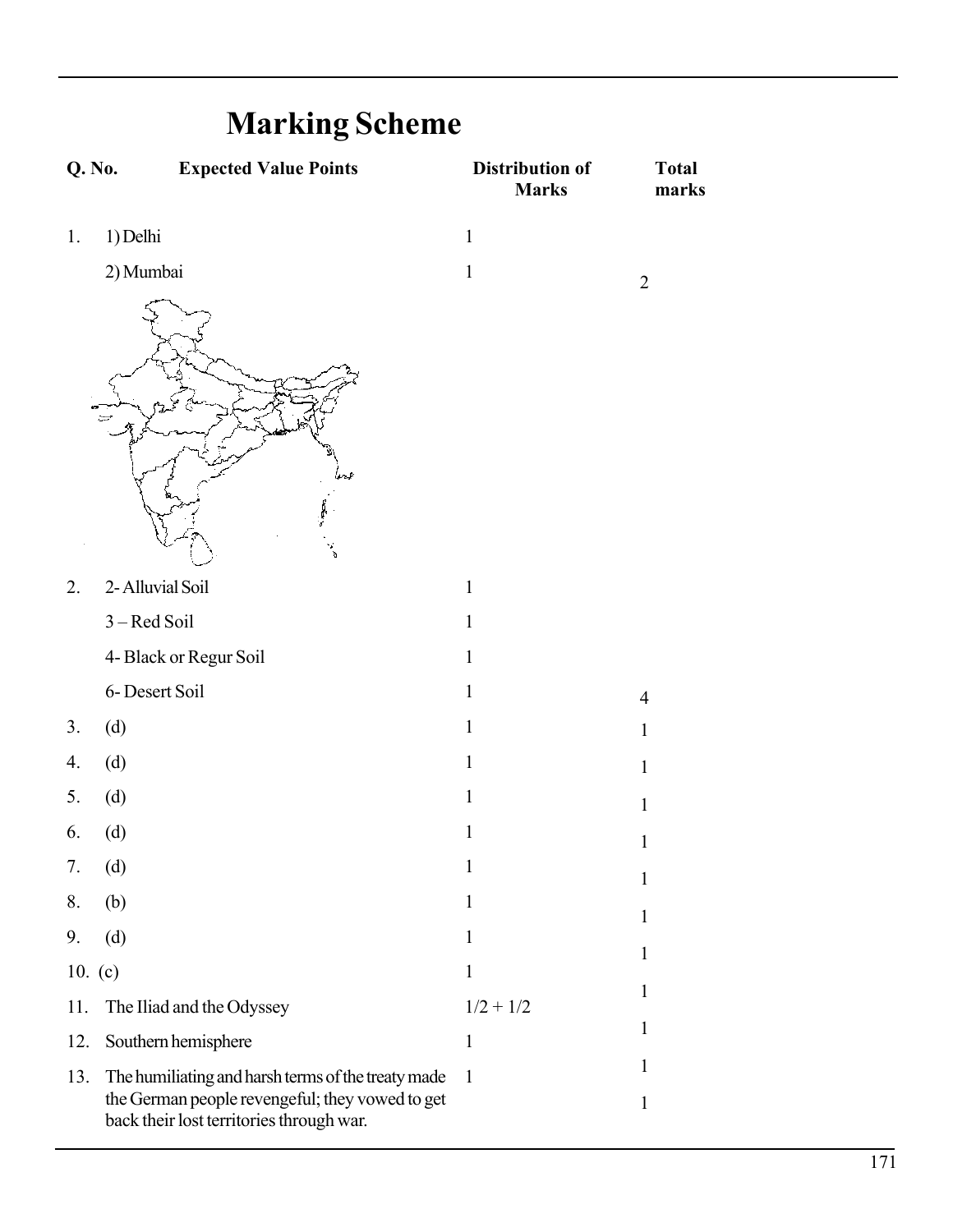|     | 14. It will be deemed to have been passed by the<br>Rajya Sabha in the same form as passed by the<br>Lok Sabha. | $\mathbf{1}$    |  |
|-----|-----------------------------------------------------------------------------------------------------------------|-----------------|--|
|     | 15. i) Development of humanism.                                                                                 |                 |  |
|     | ii) Development of rationalism.                                                                                 |                 |  |
|     | iii) Development of scientific temper                                                                           |                 |  |
|     | iv) Developemnt of spirit of enquiry.                                                                           |                 |  |
| 16. | Factors influencing the climate of India:                                                                       | $1 + 1 + 1 + 1$ |  |
|     | i. Location and Latitudinal Extent of the country.                                                              |                 |  |
|     | ii. Distance from the sea.                                                                                      |                 |  |
|     | iii. The Northern Mountain Ranges.                                                                              |                 |  |
|     | iv. Physiography.                                                                                               |                 |  |
|     | v. Monsoon winds.                                                                                               |                 |  |
|     | vi. Upper Air Circulation.                                                                                      |                 |  |
|     | vii. Western Disturbances and Tropical<br>Cyclone                                                               |                 |  |
|     | viii. Attitude or Height above sea level.                                                                       |                 |  |
|     | ix. Elnino & its effect.                                                                                        |                 |  |
|     | x. Southern Oscillation & its effect.                                                                           |                 |  |
|     | (Any eight points)                                                                                              |                 |  |
| 17. | (a) Definition: the number of females per thousand<br>males is known as sex ratio.                              | 8 X 1/2         |  |
|     | (b) Factors for decline of sex ratio –                                                                          | 1               |  |
|     | <i>i.</i> Desire for a male child                                                                               |                 |  |
|     | ii. Determination of sex of the child before birth                                                              |                 |  |
|     | iii. Higher rate of female deaths during child<br>birth                                                         |                 |  |
|     | iv. Child marriage of females                                                                                   |                 |  |
|     | v. Any other relevant point                                                                                     |                 |  |
|     | (any three points)                                                                                              |                 |  |

3 X 1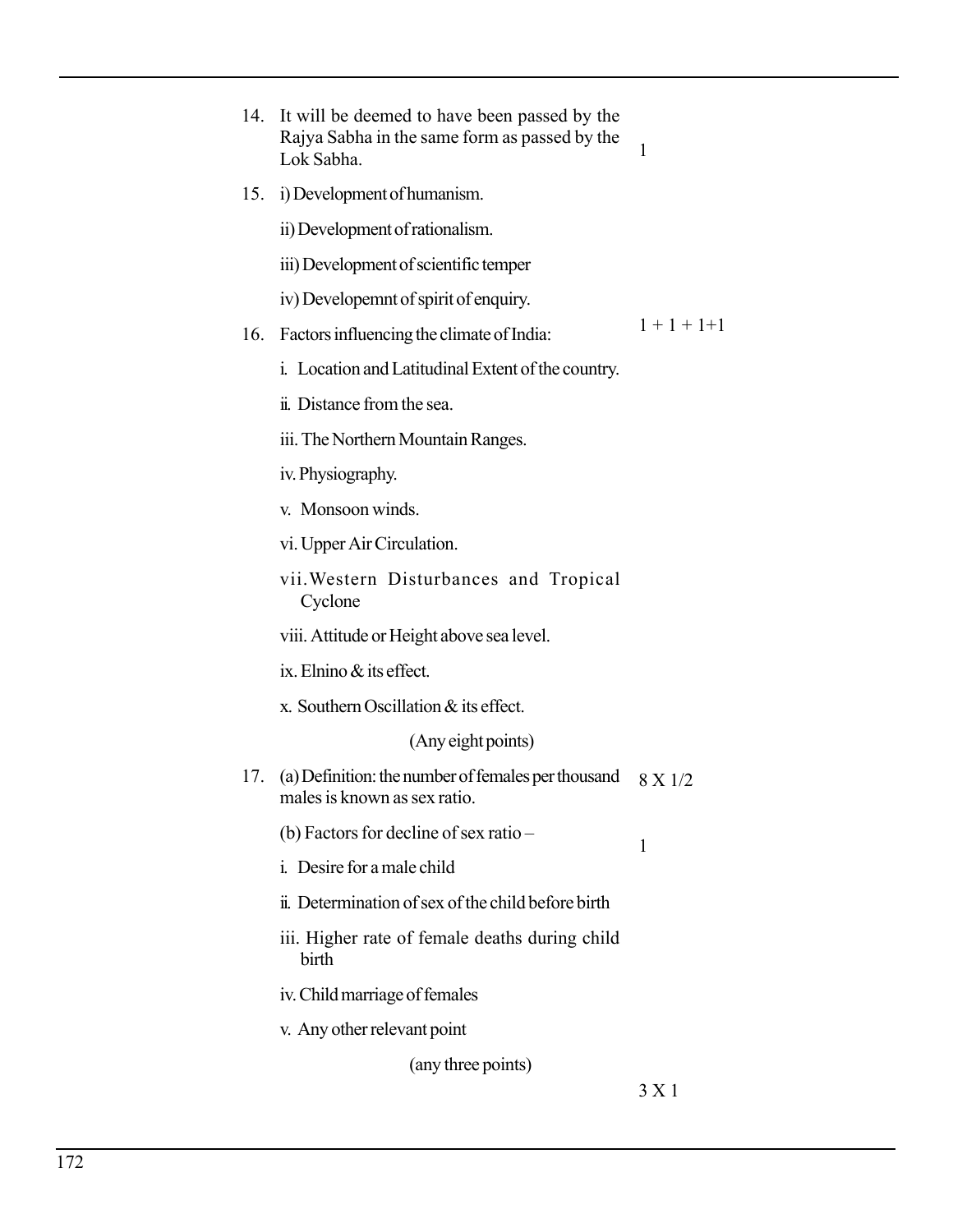18. (i) Distribution of physical resources in public interest.

(ii) Just and humane conditions of work.

(iii) Social security to the aged, the handicapped, the unemployed and the sick.

(iv) Proper wages for work and proper conditions of work.

(v) To provide educational and economic facilities to the deprived and weaker sections of society.

(Any four points)

4 X 1

4 X 1

1<br>1<br>1

19. (i) By asking questions from the Ministers about their departmental work.

(ii) Through adjournment motion.

(iii) By criticizing the performance of the government.

(iv) By rejecting any Government Bill by majority in the House.

(v) Through no confidence motion against the Council of Ministers.

(Any four)

20. (i) Growth of trade between Europe and Asia 4 X 1 brought greatest prosperity to Italy.

(ii) Atmosphere of freedom in Italian cities.

(iii) Rulers patronised learning and art.

(iv) Attack on Constantinople in 1453 by the Ottoman Turks led to fleeing of scholars from Greece to Rome.

21. (a) Definitions:

- (1) Jet stream is the fast flowing wind, blowing in a  $\mathbf{1}$ narrow zone in the upper atmosphere.
- (2) Wind is the horizontal motion of air near the earth's surface.
- (b) Similarity: Both are named after the direction from which they blow e.g. Westerly and Easterly Jet streams; and S.W. & N.E. Monsoons, both blowing over India.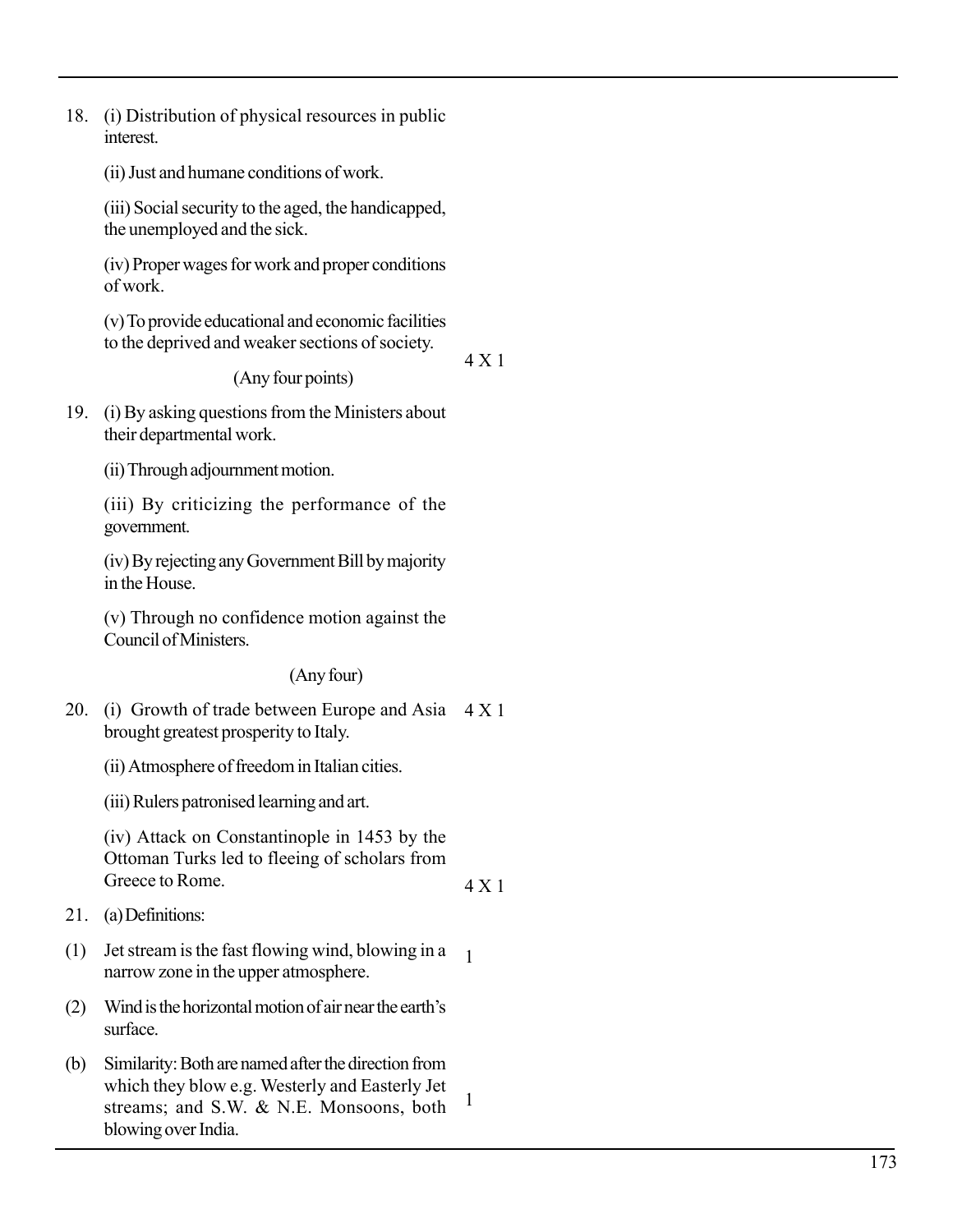| (c) | Difference: Jet streams have vertical motion also<br>while winds do not.                                                                                                                                                                                                   | -1    |
|-----|----------------------------------------------------------------------------------------------------------------------------------------------------------------------------------------------------------------------------------------------------------------------------|-------|
| 22. | (i) Lack of awareness about the problem.                                                                                                                                                                                                                                   |       |
|     | (ii) Fast decline in death rate due to improvement<br>in medical facilities.                                                                                                                                                                                               |       |
|     | (iii) Preference for male child.                                                                                                                                                                                                                                           |       |
|     | (iv) Women are not empowered in may social<br>classes and groups to make their own choice.<br>(v) Any other relevant point.                                                                                                                                                | 4X1   |
| 23. | (i) Administrative unity under the British rule.                                                                                                                                                                                                                           |       |
|     | (ii) Introduction of western education.                                                                                                                                                                                                                                    |       |
|     | (iii) Growth of press and national literature.                                                                                                                                                                                                                             |       |
|     | (iv) Economic exploitation of Indians by the<br>British.                                                                                                                                                                                                                   |       |
|     | (v) Racial discrimination against Indians                                                                                                                                                                                                                                  |       |
|     | (vi) Inspiration from the Revolt of 1857                                                                                                                                                                                                                                   |       |
|     | (any four points)                                                                                                                                                                                                                                                          | 4X1   |
| 24. | (i) Parliament makes laws on subjects included in<br>the union list whereas state legislative makes laws<br>on state list.                                                                                                                                                 |       |
|     | (ii) Union list has 97 subjects whereas state list<br>has 66 subjects.                                                                                                                                                                                                     |       |
|     | (iii) Important subjects like defence, foreign affairs,<br>banking, currency and coinage, Railways, etc. are<br>included in the union list.                                                                                                                                |       |
|     | (iv) Subjects such as Police, Jail, Judiciary,<br>Education, Public Health, and sanitation etc. are<br>included in the state list.                                                                                                                                         | 4 X 1 |
| 25. | Illiteracy and Poverty: An illiterate person is<br>ignorant about his/her rights and duties and has<br>less interest in public affairs. A poor person is<br>always worried about square meals and would<br>be less interested in knowing the pros and cons of<br>an issue. |       |
|     | Communalism: Feeling of hatred against other                                                                                                                                                                                                                               |       |

religions and blind faith makes one closed to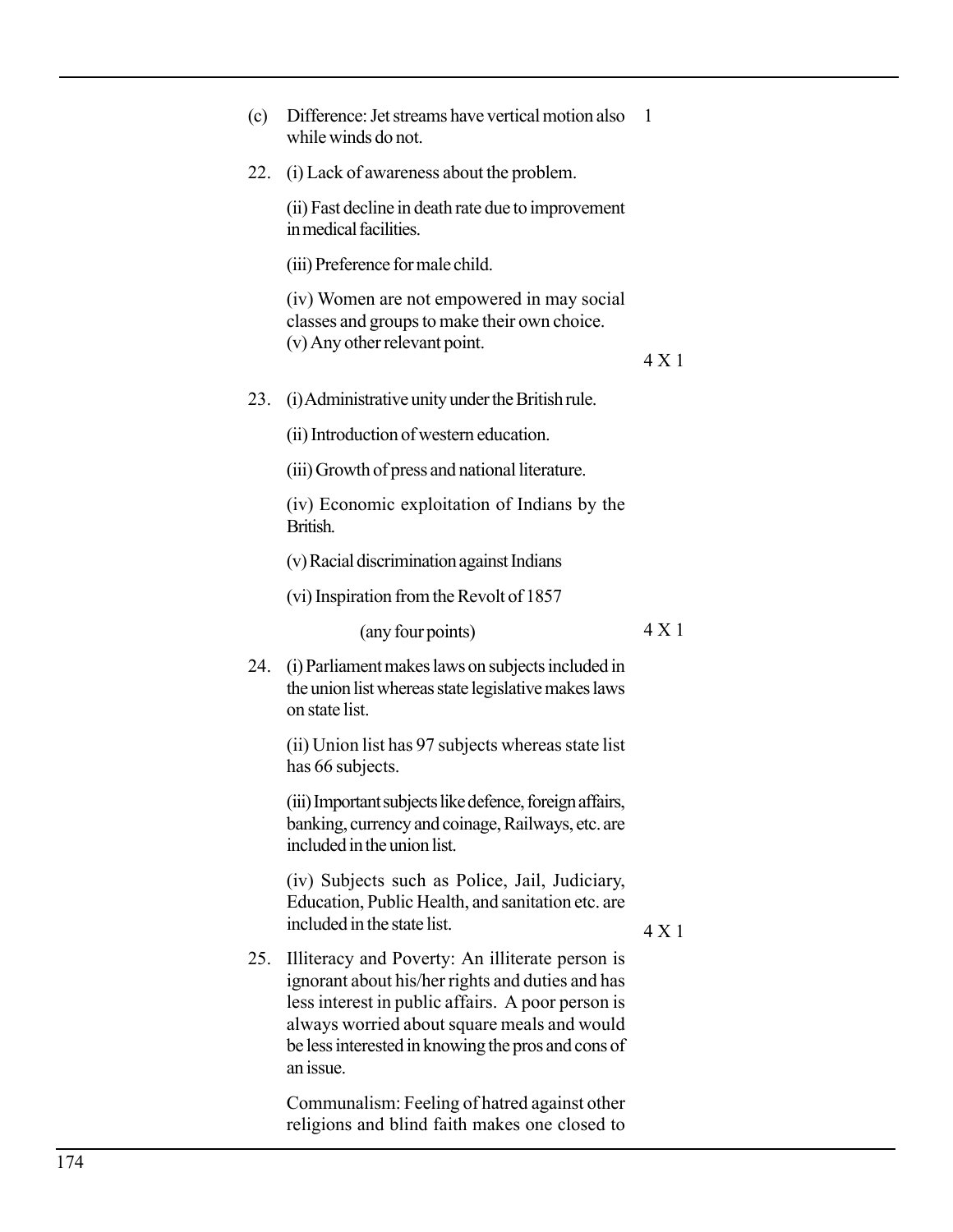reason. This attitude becomes a great hindrance in the formulation of public opinion.

(to be assessed as a whole)

26. It means that India will use its nuclear weapons only against that country which would have first attacked India with a nuclear bomb.

India will never use its nuclear weapons against a non-nuclear weapon state.

It will not use its nuclear weapons even against a nuclear state if that country does not use its nuclear weapons against India. Its weapons are only meant to be a deterrent.

(to be assessed as a whole)

27. (i) India believes in racial equality of all peoples, and condemns discriminations against any race.

(ii) Mahatma Gandhi was a victim of racial discrimination against people of Indian origin in South Africa, where he developed the weapon of satyagraha.

(iii) In 1949, India cut off diplomatic relations with South Africa, and it sought help of the U.N. and the Commonwealth countries to apply sanctions so that racial discrimination could be ended.

(to be assessed as a whole)

28. Non-aligned movement had a condition that its members would not enter into treaty relationship with a Super Power in the context of cold war. However, the Indo-Soviet Treaty was not against the principles of Non-Alignment.

India was left with no alternative but to sign the Treaty with the Soviet Union when the U.S.A pledged support to Pakistan in the expected war on the Bangladesh issue.

The treaty was only a deterrent which prevented USA and China from supporting Pakistan which led to its defeat and creation of Bangladesh.

(to be assessed as a whole)

 $\overline{4}$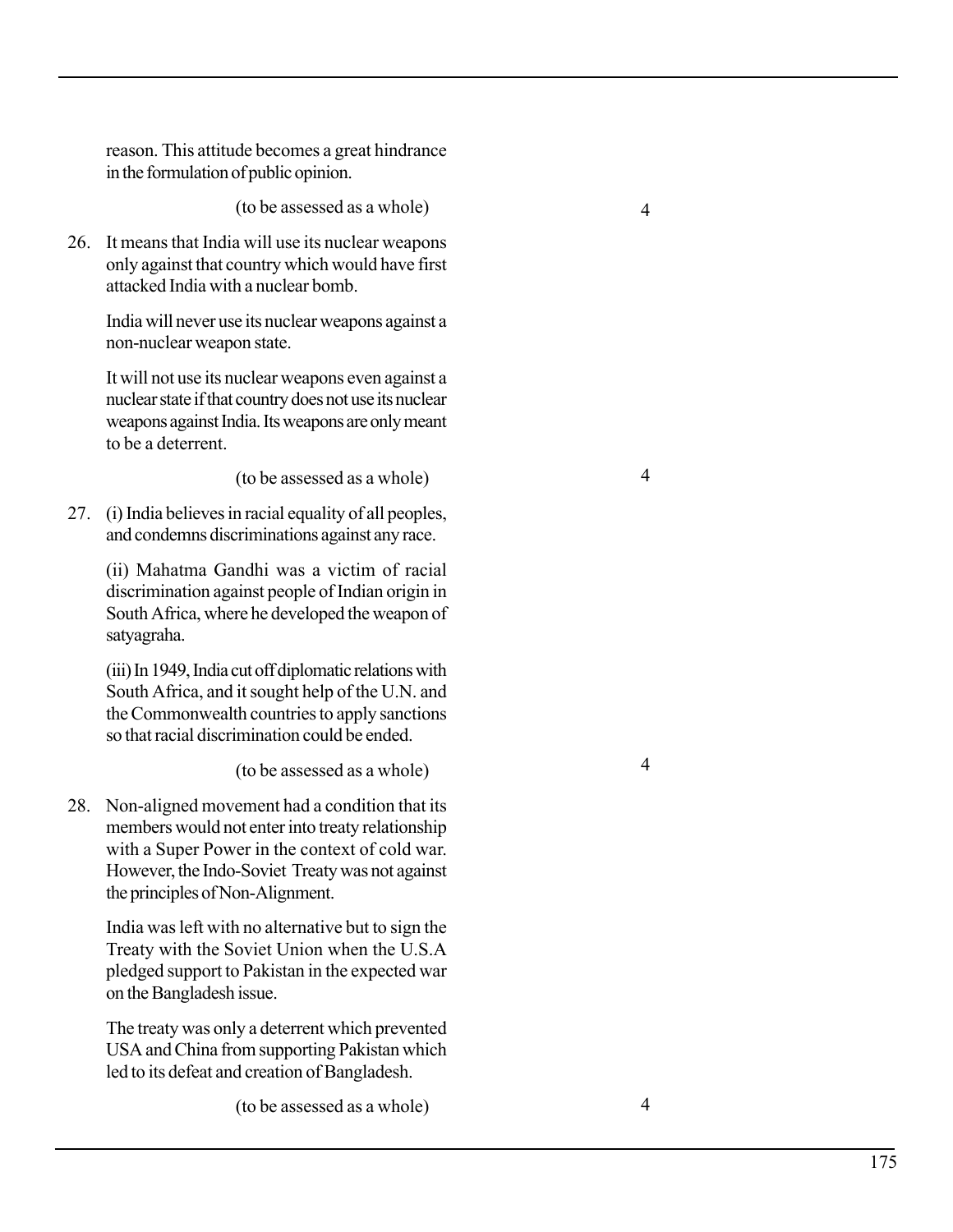|     | 29. (i) Weakening of Imperialism after the 2nd World<br>War and change of Government in Britain. Labour<br>Government which came to power was<br>sympathetic to Indian aspirations.                                                                               |                 |
|-----|-------------------------------------------------------------------------------------------------------------------------------------------------------------------------------------------------------------------------------------------------------------------|-----------------|
|     | (ii) Strengthening of National movement in India<br>due to trial of I.N.A leaders at Red Fort.                                                                                                                                                                    |                 |
|     | (iii) Mutiny of the naval rating in Bombay and<br>unprecedented courage displayed by them and the<br>resultant upsurge.                                                                                                                                           |                 |
|     | (iv) All India demonstration, strikes, hartals<br>displaying the depth of emotions of Indian people.                                                                                                                                                              |                 |
|     | (v) Defiance shown by bureaucracy, police, armed<br>forces etc.                                                                                                                                                                                                   |                 |
|     | (vi) Direct Action of M.A Jiannah.                                                                                                                                                                                                                                |                 |
|     | (any four points)                                                                                                                                                                                                                                                 | 4X <sub>1</sub> |
|     | 30. A. Right to equality is violated                                                                                                                                                                                                                              | 1               |
|     | B. Untouchability has been abolished and its<br>practice in any form has been forbidden. There<br>are no untouchables in the country. The<br>enforcement of any disability arising out of<br>untouchability shall be an offence which is<br>punishable under law. | 3               |
| 31. | (i) Condemned caste system                                                                                                                                                                                                                                        |                 |
|     | (ii) Condemned rigid rituals and superstitions                                                                                                                                                                                                                    |                 |
|     | (iii) Advocated liberty, free thinking $\&$ equality                                                                                                                                                                                                              |                 |
|     | $(iv)$ Considered Service to poor $&$ suffering as<br>the highest religion                                                                                                                                                                                        |                 |
|     | (v) Rama Krishna Mission played an important<br>role in providing social service in times of national<br>distress like famine, floods, epidemic etc.                                                                                                              |                 |
|     | (vi) Opened large number of schools, hospitals,<br>orphanages throughout the country.                                                                                                                                                                             | 6 X 1           |
| 32. | (i) Failure of the League of Nations.                                                                                                                                                                                                                             |                 |
|     | (ii) Humiliating and harsh terms of the treaty of<br>Versailles.                                                                                                                                                                                                  |                 |
|     | (iii) Rise of Fascism and Nazism in Italy $\&$<br>Germany and beginning of aggression by Fascist<br>powers.                                                                                                                                                       |                 |